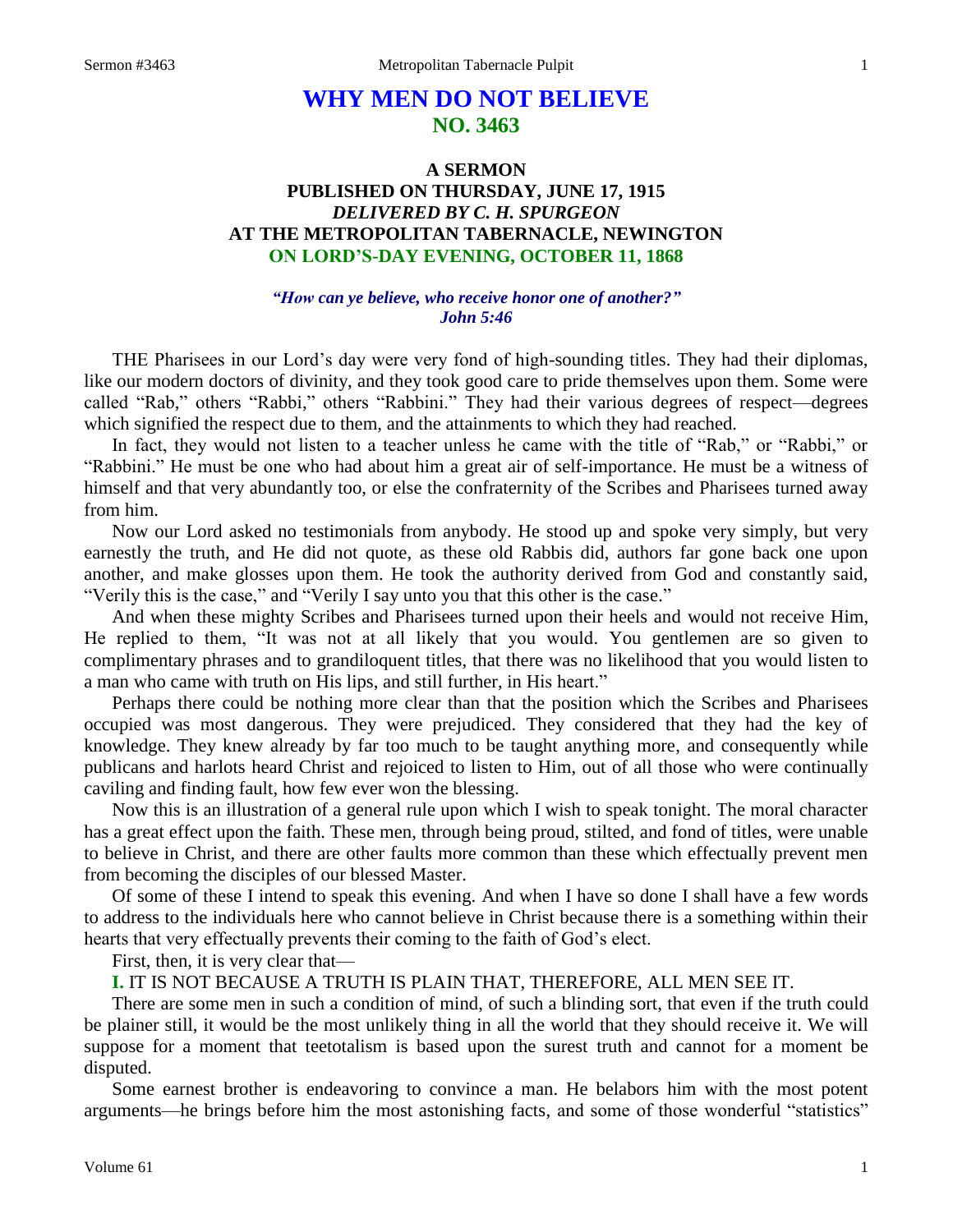which the more we look at the less we believe, but after bringing all these to bear upon the man, he still remains unmoved.

You are surprised, but somebody whispers in your ear, "He keeps a gin palace," and now you are not surprised at all. It would be a very unlikely thing that he should be convinced of the propriety of total abstinence while he himself gets his gain by selling the pernicious evils. But take another case of the same sort.

A young gentleman, in conversation with a bishop, was endeavoring to show his lordship the unscriptural character of the Episcopal body as now held in the Church of England. His lordship was observed to smile and when he was asked the reason, he replied, "Why, I wonder at the courage of this young gentleman that he should imagine he could ever convince me out of £3,000 a year."

And indeed, it was not very likely that he would be converted from the errors of Episcopacy, if these are errors, any more than our friend of the gin palace was likely to be converted to anti-alcoholic principles. There is a something in both instances about the position of the men which renders them, probably, impervious to the truth. These two illustrations just bring that point before your mind's eye.

Now there are some men who do not believe in Jesus. They have godly parents. They have lived to see others who have believed and though, perhaps, they have never been quite able to cast away the recollections of their early days, yet for all that, they are almost and would be quite infidels, if it were not for a slender thread which is still held in the hand of God.

Now the question comes to us—Why are not these people believers? Under so many good influences, why are they not decidedly believers in Christ? The answer may be found by the light of the truth which I have brought to your minds. There may be a something about their characters which renders it impossible for them to be believers in Christ, nay, which even reflects credit upon the Gospel of Jesus, that they should not be able to believe it, for if, being as they are, they could receive it, it might prove that Gospel to be a thing devoid of the power of God.

Let me just mention some of the things which effectually prevent men from believing in Christ, and one is *a self-righteous idea of one's self*. Exceedingly common this! The man thinks that he is not as other men are, and though he does not say so, he is rather proud of himself. Though he is so humble as not to say it, yet at the bottom of his heart he is convinced that nobody is worthy of greater respect than he is.

He has been scrupulously honest and has brought up his family to the best of his knowledge in the ways of integrity. He is a good fellow, generous to the poor, and if he should have a fault or two, yet who has not his faults? As for himself, if the world were picked, he would at least take his place somewhere near the first.

Now you cannot expect that man to believe the Gospel, for that Gospel tells him that he is fallen, that his sins have been so many that God has condemned him forever, that he must escape from that condemnation or, if not, he must sink forever into misery, that for him there is no salvation except upon the footing of pure grace apart from merit. The Gospel denies that he has any merit. It pulls off from him all those finely woven raiments of his, in which he boasted himself, and makes him stand naked before the bar of God—and the man does not like that. "No," he says, "I will not be treated so. The Gospel gives me so ill a character that I will e'en run my chance—not believe the Gospel, but still hope to be saved by my own natural goodness."

Well, dear hearer, if this be your case, I should not advise you to run the risk, for if you are to look at yourself you will find many omissions, and above all, this glaring omission—that you have not loved the God that made you and you have not served Him. He supplies you with life, but you do not reverence Him. If it had not been for His will, you had long ago been among the dust that sleeps in the grave, or amongst the lost that howl in the pit, and yet, despite His longsuffering goodness, you have not thanked Him, but gracelessly gone up and down the world with no more thought of your Maker than the brute that dies and so comes to its end.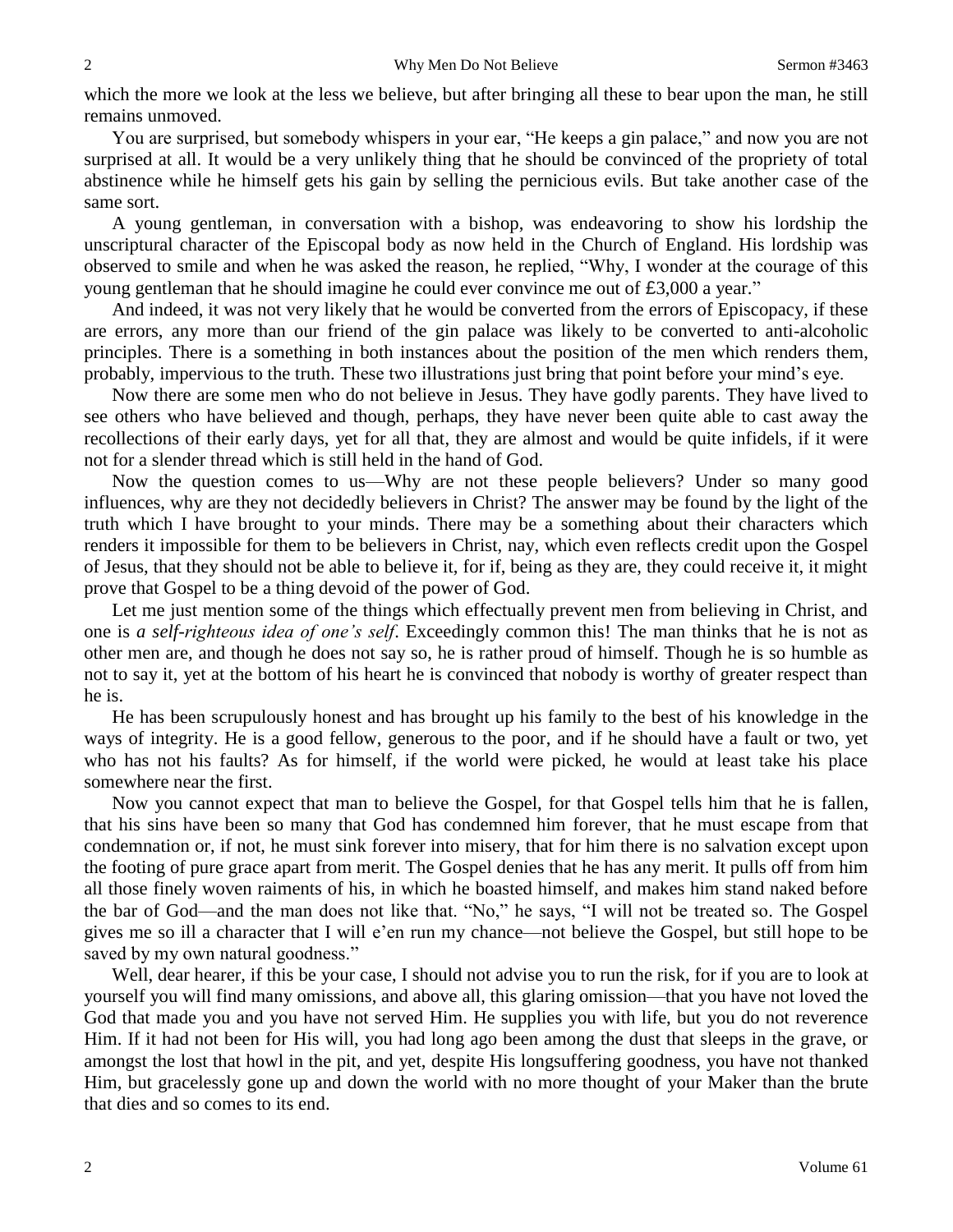I do pray you look at yourself in the light of God's law, that spiritual law which judges your thoughts, which comes home to your imaginations. What if your outward life be pure, yet can you stand such a test as that? You know you cannot. Believe not, then, yourself to be rich and increased in goods, for you are poor, you are penniless in the presence of God.

Oh! that you could feel this! Then would you come to Jesus and put your trust in Him, but alas! this self-righteousness of yours is that which holds you back from Christ. How can ye believe while you take honor to yourselves and flatter yourselves? You must be humbled. You must be brought low, or else faith in Christ can never reside in your bosoms.

A second remark may come closer home to others and I do desire to come very close home to you. There are men who never will believe in Jesus *because their very idea of religion is a mistake*. You ask them what their religion is, and if they spoke very plainly, they would say that they like good music, excellent music, and they like the best of architecture, and they like floral decorations, and they like millinery, and some of them like images on altars, and I know not what other devout and admirable things besides.

They take religion to be simply the indulgence of their tastes, the pleasing of the eye, the gratification of the senses, and if they can sit while the pealing organ pours forth floods of music and they are charmed thereby, they call that adoration. True, as excellent music might be heard at the theater or the opera, but that would be an abomination. The ears are tickled with the same sounds, precisely the same, and yet in the one case it is sin and in the other case it is holiness.

I confess I cannot quite see the difference—I can perceive none whatever. The gratification of the senses, of the ear and the eye cannot be devotion. It is for the heart to draw near to God. It is to learn that God is a Spirit and they that worship Him must worship Him in spirit and in truth. It is to learn that the broken heart is the best sacrifice, that the tear stealing down the cheek is that which is received by the great Father who is in heaven.

That to come humbly and confess our sins, to come with lowly reverence and trust in the great Lamb of God is acceptable worship, not the mere chanting or singing of the lips, or the bending of the knee, or the joining in a liturgical service, but for the inner man to bow itself before the unseen God—the vital part of our nature to come into contact with Him who lives and that hears prayer.

Now, you cannot expect a man who has imbibed his notions of religion from a thing that is theatrical and full of show, to accept the simple teaching of Jesus Christ. How can they believe while they are duped by these gewgaws? How can they believe in Jesus while they are taken up with these mere externals, these fancies, these sweet perfumes and sounds which can never be acceptable to the great God who is in heaven? There is something greater, something deeper about salvation than this.

There are not many here who will come under that head, but they will come under another. There are many who cannot believe in Jesus because—now let them themselves estimate the force of this—they cannot believe in Jesus *because they have a besetting sin that they cannot give up*. There is the bottom of most men's doubts.

They would not doubt if they did not sin. If they could have their sins and be believers, they would be believers fast enough, but there is that company that must be given up, that company which, instead of sanctifying the soul, depraves it. There are those amusements which are not merely recreations which might invigorate the jaded mind, but which are in truth a sort of debauchery which turns aside the mind from its true force and vigor.

Oh! how many things there are in this great London that we know nothing of, and which it were better not to know, which are the secret source of the doubts and skepticism that come up on the surface of society. It were a very curious thing to follow these men home, to follow those home, I say, who say they doubt this and doubt that.

Yes, when you see them drunk, you do not wonder that they doubt a sober Gospel—it were a pity but what they did. When you see them cheat, you do not wonder that they doubt an honest Gospel—it were a great pity that they should believe it. When you hear them swear, you do not wonder that they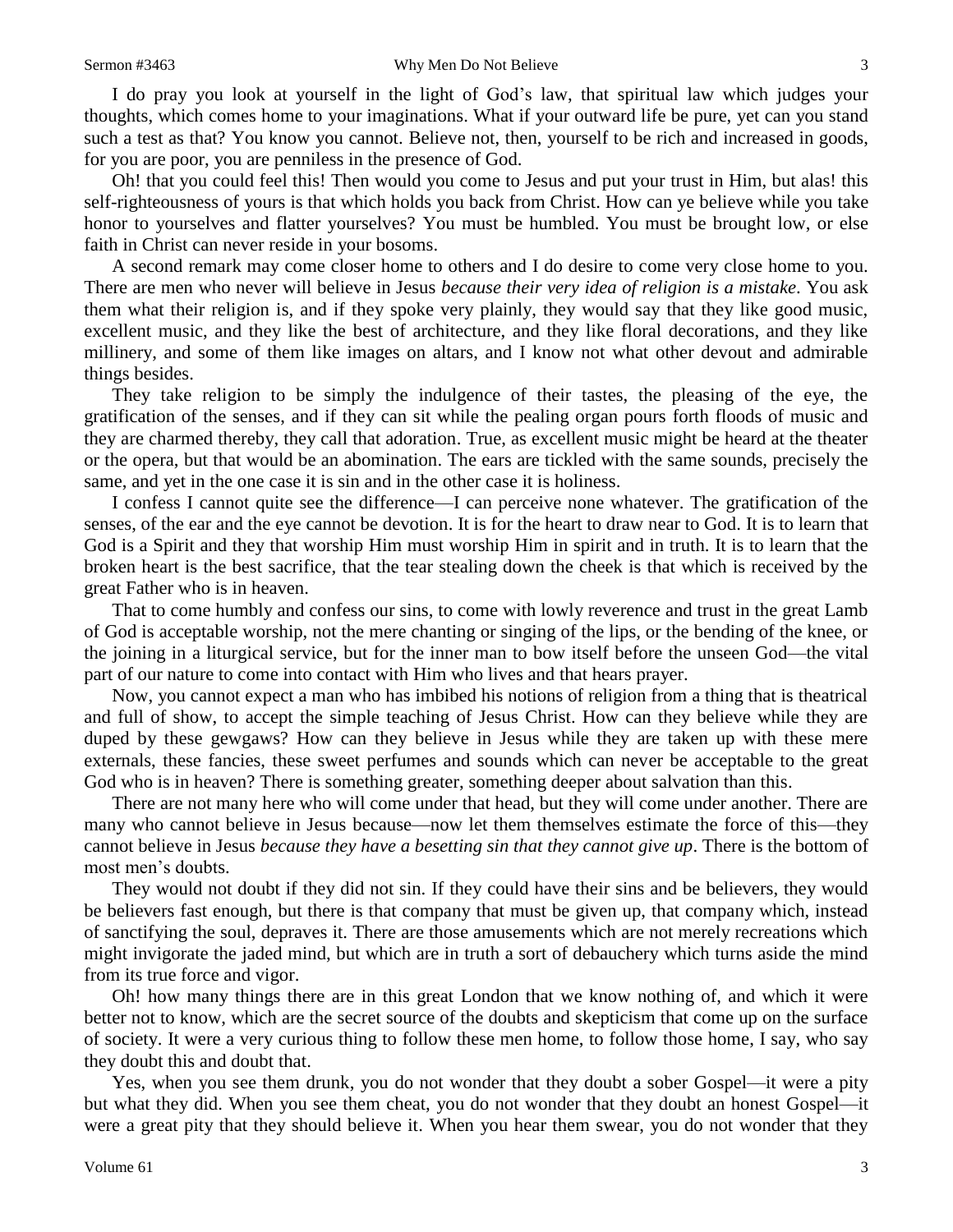doubt a sacred Gospel. Why, to keep up any appearance of consistency, not to say sanity, they must doubt it.

There is a kind of honesty about this professed doubt which I like, for it is better for a man to doubt those things which contradict his life than that he should be such a damnable hypocrite as to pretend to believe in them—better than that he should stand to them in theory, and yet deny them in his life.

But to return to the subject, there lies the secret spring that makes up the non-belief in Jesus in many hearts. It is because they feel that His service is too hard, and exacts too much, too great a self-denial, too much of coming out from the world, and so they cannot believe in Him. And yet Jesus asks us to give up nothing that is really for our good.

Jesus, I say, takes away from us no pleasure that is a true pleasure, no enjoyment that exalts the mind, or that makes a man truly blessed. 'Tis true He takes away that poisoned cup. Who would permit you to drink it who had a care for you? 'Tis true He takes away from you that dagger of sin, that poisoned viper that is only nestling in your bosom to destroy you. Who that loved you would let you have these dangerous things about you?

Jesus Christ asks us only for such self-denial as shall promote our everlasting welfare. Ah! men and women, you will find your sins won't pay you when you come to die—and I suppose you intend to do that. I hope you think not that you shall live forever. Then that little drink will seem sour enough when you come to have it for the last time.

Then the giddy merriment of this world will seem foolishness enough when the curtain begins to be drawn and you look from side to side on the river of death into an eternity that is dark, unlit by a single star of hope. You know that you will not perish like brutes. You know, for God has put a trembling conscience within you, that you will start upon a voyage that is never to end. Oh! sirs, how is it that you thus wreck your vessels for a little joy, and for a paltry pleasure give up the welfare of your souls forever?

There are some men, too, who are kept from believing in Jesus Christ *because they are lovers of gain*. How could they believe in Jesus when their whole life is spent in money-grabbing? Mammon, "the least erect of spirits," says Milton, but he is the god of London. Does not Mammon rule and reign abundantly, and do not men fall down and say their prayers to him? "All hail, thrice glorious Mammon! Fill our pockets full and help us to blow out our bubble-companies and cheat the public!" Are not these the prayers offered by many?

Ay, and among those in sober trade, how many spend their whole lives in getting and scraping for themselves alone—no consideration for the church of Christ, or for the poor and needy, but only for themselves? Now when Christ comes and says, "Lay not up for yourselves treasures upon earth, where moth and rust corrupt, and where thieves break through and steal; but lay up for yourselves treasures in heaven, where neither moth nor rust corrupt, and where thieves do not break through nor steal," you do not wonder that they do not like that.

"No," they say, "it is contrary to social economics." When He tells them that this world will pass away, and the fashion of it, and bids them seek another and a better portion, where things endure without end, they will not have it. This world is quite enough for them and they are gone from Christ. How can they believe in Him if they live for gain?

So, too, there are some others who never can believe in Jesus *because they are so downright cowardly that it would be very difficult for them to believe in anything which involves the slightest opposition.* Yes, many a man and many a woman has been influenced by that mean thought, "I should be laughed at. I should be ridiculed if I became a real believer in Jesus Christ. Why, how could I meet my old companions? What would they say to me if they heard that I had become *a saint*? How could I stand the sneers of the commercial room? How could I run the gauntlet down that long workshop where all the benches are?" "How," says the young woman, "could I have it known in that book-folding room that I have been baptized?"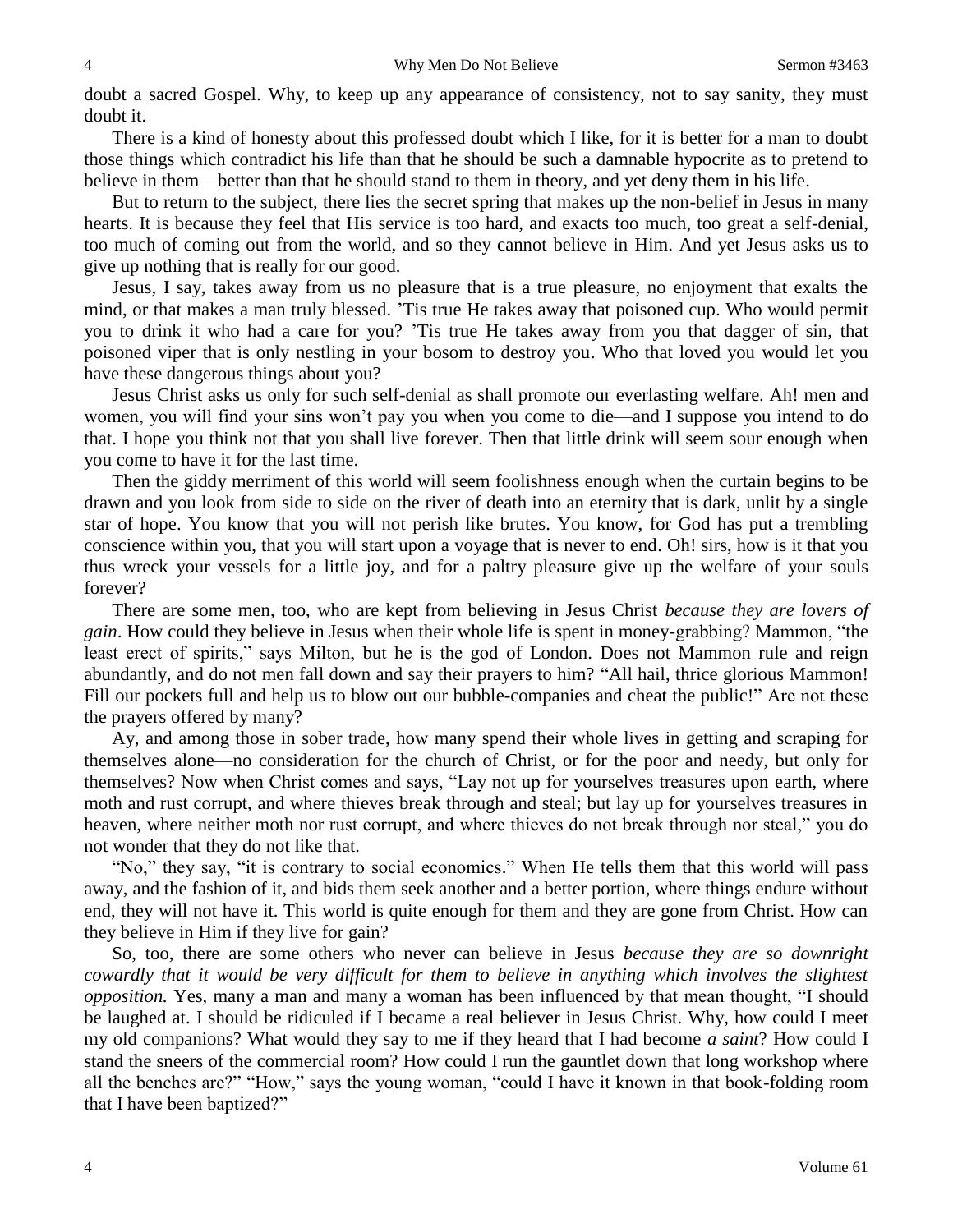#### Sermon #3463 Why Men Do Not Believe 5

And among your upper circles it is just the same. How men are afraid of one another, afraid of poor worms, afraid of poor sinners like themselves who shall wither before the face of the terrible Judge of all the earth! Oh! that men should be so afraid of men, and not afraid of God, that they will consent to be His enemies and lose His good opinion. But the good opinion of a drunken set or of an arrant fool is thought to be of more weight to them than the good opinion of their God!

Sirs, I scarcely like to talk to you on this subject, because it is not manly for you to be ashamed of your convictions. If you do love Christ, say so, and if the world hiss, what does it matter to you if you get Christ's smile? Are we the sons of those brave old sires who at Edgehill met sword with sword and feared not? What have we to do to cringe before the world's frown or to court its smile? God grant it may be otherwise, and may you rise into the full stature of spiritual manhood, and be not ashamed to follow Jesus through good report and through ill-report.

Now I might enlarge, but I shall not. You clearly see that there are many moral faults which keep men back from believing in Jesus.

Now for—

#### **II.** A FEW PLAIN, EARNEST WORDS WITH THOSE OF YOU WHO HAVE NOT BELIEVED.

There have been many arguments which have been used at different times to bring over the skeptical to the faith. I will just tell you what has often strengthened my own mind, so that, my dear friends, if God inclines you to overcome the moral difficulty you may not have a mental difficulty.

In the first place, *the doctrine that we are called upon to believe* is, that having sinned we are condemned, but that God, full of mercy, had pity upon us, and that His Son, God Himself, came down on earth to suffer what was due on account of our sins. In order that the justice of God might not even seem to be robbed of its due, Jesus, God's only-begotten Son—

### *"Bore that we might never bear His Father's righteous ire."*

Now I have turned that over, and it looks to me as if it must be true, because I cannot conceive where else it came from but from the realm of facts. A God condescending to bleed and die for His own enemies out of respect to justice, and moved by love—where in all heathen mythology is there anything like it? Where have the most refined of men ever hit upon anything that at all approaches to it? Their gods are usually lustful and the highest honors of their gods are crimsoned with blood.

But if this is not true, it ought to be, for it is the grandest conception that ever flashed upon the human mind. The superlatively Just, the superlatively Great must suffer sooner than that His creature should suffer, and sooner than that the laws of His kingdom should for a moment be dishonored? I do not know how it is, but I never want arguments about it my own self. It seems to me so plainly a divine thing, so standing out of all conceptions of poetry, so distinctly rising out of all the realms of philosophy that it must be true.

Then, again, another thing which often helps me is this—*ever since I have trusted in the Son of God to save me, I have been conscious of a very remarkable change that has passed over my entire nature*. Now I desire to speak very soberly and I claim to be believed. I have as good a claim to be believed as any other man. I do not wish to distort the truth, but now this I know, I look up to the starlit sky at night and I think, "The God who made this great universe and orders it all, I really love. I would not do a thing contrary to His will if it were not for my poor infirmities. I would do and I would wish to be whatever that great invisible God would wish me to do and to be. I feel I would."

Now I know there was a time when I did not think about Him at all, or if I did, I never could say, "I am reconciled to Him. I am one with Him. His will is my will and I desire to do whatever He bids me do." Now I know that that same thing that has made me love God has made me desire to be truthful, to be honest, to be kind, to be generous—and when I have not done right, I feel a pricking within my heart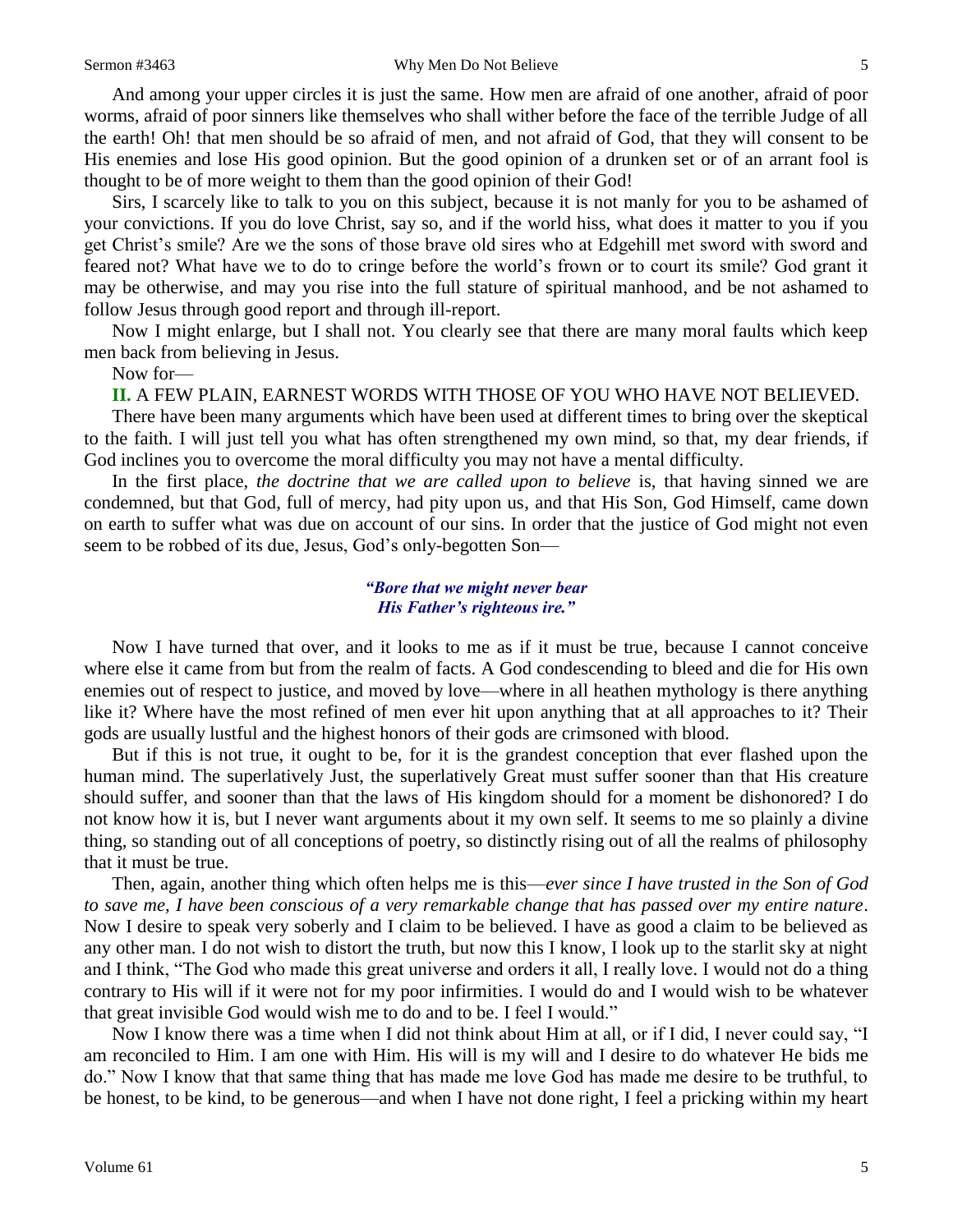that I did not feel once, so that I do know that there is set up in me a wonderful standard which was not there before.

Now a thing that makes me love God, and makes me live and feel so, cannot be a lie. If so, it is a very wonderful kind of lie which produces holiness and goodness. And indeed, my brother, if you would try this for yourself, you would get the same evidence—it would produce in you the selfsame change. There would be your old nature, and you would have to grapple with it, to your own shame and sorrow, but still there would be a new nature with better desires and feelings—and with this new nature within me I am convinced, for myself at any rate, that this thing is true.

Moreover, knowing a great many of those who have believed in Jesus, I am obliged to say of them that they are all imperfect—I wish they were not. I wish they were what God Himself is for purity, and gentleness, and love—but for all that, if I had to pick the people I should like to live with, I would choose them. And with all their faults, I am persuaded that you would sooner have the world full of them than you would of any other sort.

If you were going down a dark lane tonight, and you did not know what sort of people were going along it, I would be bound to say it would be a wonderful consolation to you to be told that they were believers in Christ—you would feel pretty safe, and though there are professors, rotten professors who are a very stench both to the church and to the world—it is but natural that there should be hypocrites. There never was a good thing in the world but what people did make shams of it.

When people say, "They are all hypocrites," I say, "Then I suppose all our sovereigns are bad ones." Why, if there were no good sovereigns, people would not make bad ones, for it is the good ones that pass off the bad ones. And if there were not some real, genuine children of God, people would not pretend to be so—it would not pay.

It is because the world, after all, knows that faith in God makes men happier and nobler that men make pretense of having what they have not. Now when I see the effects of the Gospel upon God's people, making than patient under pain, joyful in the hour of trouble, making them pray to God and receive answers as indisputable facts, I am able to receive JEHOVAH's word and believe the Gospel of Jesus as sent from God.

Now a word with regard to you, dear friend, who are still a doubter. We are driven to believe two things about you and about everybody like you, namely, that you will never come to know Christ unless the Holy Ghost deals with you, for all the arguments in the world do not convince the human heart unless the Spirit of all grace shall come and change the nature.

And we believe another thing of you, that you must first give up that belief in yourself before you are ever likely to believe in Jesus. How simple it all seems! God has punished Jesus, His dear Son, instead of those that trust Him. Those who trust Him are forgiven. That trust, that sense of forgiveness operates upon the mind, leads the mind to gratitude, influences it to love. The man loves God, chooses what he once rejected, and runs now in the ways of God which were once tedious to him. There is the whole theory of salvation and the experientially acting of it out.

It does seem to me hard that you turn from it. If it were a Gospel full of superstitions, like Romish teachings—if we asked you to believe in certain miracles that were so strange, so weirdlike, that you could not conceive them to be true, I could well excuse your unbelief, but when it is simply to trust the incarnate God who did hang on Calvary and bleed for sinners, a thing which looks so true, and which to tens of thousands has been proved to be true in their lives and in their hearts—oh! I would that you would doubt no longer, but close in with Christ and find safety in Him!

These reflections will do to close with, namely, that—

**III.** IF WE DO NOT BELIEVE IN JESUS, OUR NON-BELIEF WILL NOT CHANGE THE FACTS.

If a man says, "I am no sinner," he remains a sinner. If he says, "I do not believe that God will punish sin," the punishment will be just as sure. If he shall say, "There is no hereafter," the future will not end for him. If he shall doubt as to the punishment of the wicked, his skepticism shall not mitigate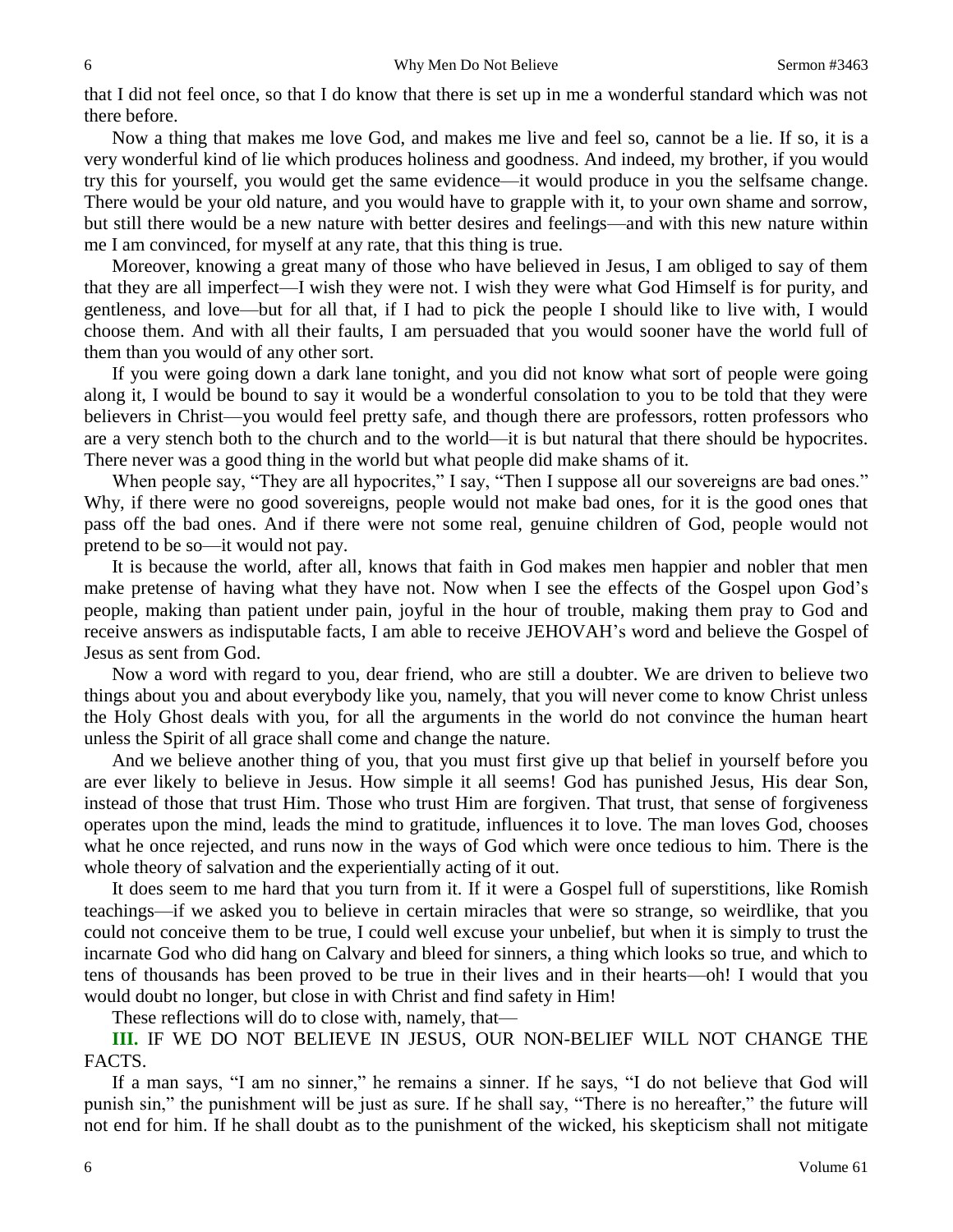God's wrath. The facts remain. Oh! think not, when you have blotted out your own recollection, that you have blotted out God's determination. There it stands.

And then think again—*those facts are coming nearer every hour*. We shall soon be into another year. How these years do fly! How the multitudes of men fly too! They were dying last year when the snowflakes fell upon their tombs. They died while the sweet flowers were blossoming from the sod as though to remind us of resurrection. They fell when the mower's scythe laid the grass in the meads—and they are dying now, dying fast now while the sere leaves are descending and heaping up their sepulchres.

How is it that we presume that we shall not die? Persons well a week ago are gone, and our own hearts are merely like muffled drums which beat sad funeral marches to the tomb, and here are still the facts—the fact of sin and a tortured conscience. The fact of punishment and no forgiveness. The fact of eternity and no hope. The fact of hell and no escape.

Oh! you that have doubted, if you push these off by your doubting, let alone annihilating them, there might be some excuse for you—but they come, they come, like some huge express train thundering down the line, and there are you like children playing on the tracks, and you tell us that your games are full of merriment and there is time enough, and you will think of it.

Or you do not believe the express is coming, though there it is with its great red eyes and its great mouth of fire, and it comes rushing on and crushing everything that shall be in its pathway. Fly, in God's name, man! This may be the last hour you may have in which to fly. Think not that you can postpone it, or that you can stop it. Over you with a crash will the divine vengeance go. He shall tear you in pieces and there shall be none to deliver you.

But this is not yet! And meanwhile be wise and escape! Lay hold on eternal life. Trust Jesus and the infinite mercy of God shall blot out the past and secure the future, and you shall be saved in Christ Jesus with an everlasting salvation.

I talk thus somewhat strongly because I feel strongly, and I often puzzle myself with this question why do I feel concerned about some of your souls when you are not concerned about them at all? Why, you come and hear me tonight, and it only seems like a little kind of music. Well, it may be sport to you, but it is none to me. I have to answer for this, and if I speak not so that you understand, and speak not earnestly, I know I shall have to account to my Master.

I would not be some that occupy the pulpit for all the worlds that God ever made if they were threaded on one string. To get a sermon and read it coldly, to read out statements which do not concern your hearers, and deliver them as if it did not matter whether they were true or not—to be an iceberg in the midst of an assembly—how will God call us to account if such is our way of ministry!

But I beseech you, men and women, if you have not believed in Christ, to remember that that is the only door of safety according to God's own revelation. "Other foundation can no man lay than that which is laid, Jesus Christ, the righteous." To deny Him, to neglect Him, is to perish. To trust Him, to accept Him, is to be saved. May God's blessed Spirit move you to trust Him this very night, and as there will be on earth, so will there be joy in heaven, and God's shall be the glory world without end. Amen.

# **EXPOSITION BY C. H. SPURGEON**

## *JOHN 3:1-21*

We can scarcely find a chapter in which the Gospel lies so compact and so plainly stated.

**1.** *There was a man of the Pharisees, named Nicodemus, a ruler of the Jews:*

Christ's door is open at all hours. You may come to Christ by day. You may come to Christ by night. There is never a time when Christ is from home. He that seeks finds, and to him that knocks, it shall be opened. "The same came to Jesus by night." Perhaps he was timid. It is just as likely that he was prudent and did not wish to commit himself till he had seen what it was that Jesus taught. Perhaps, too, he was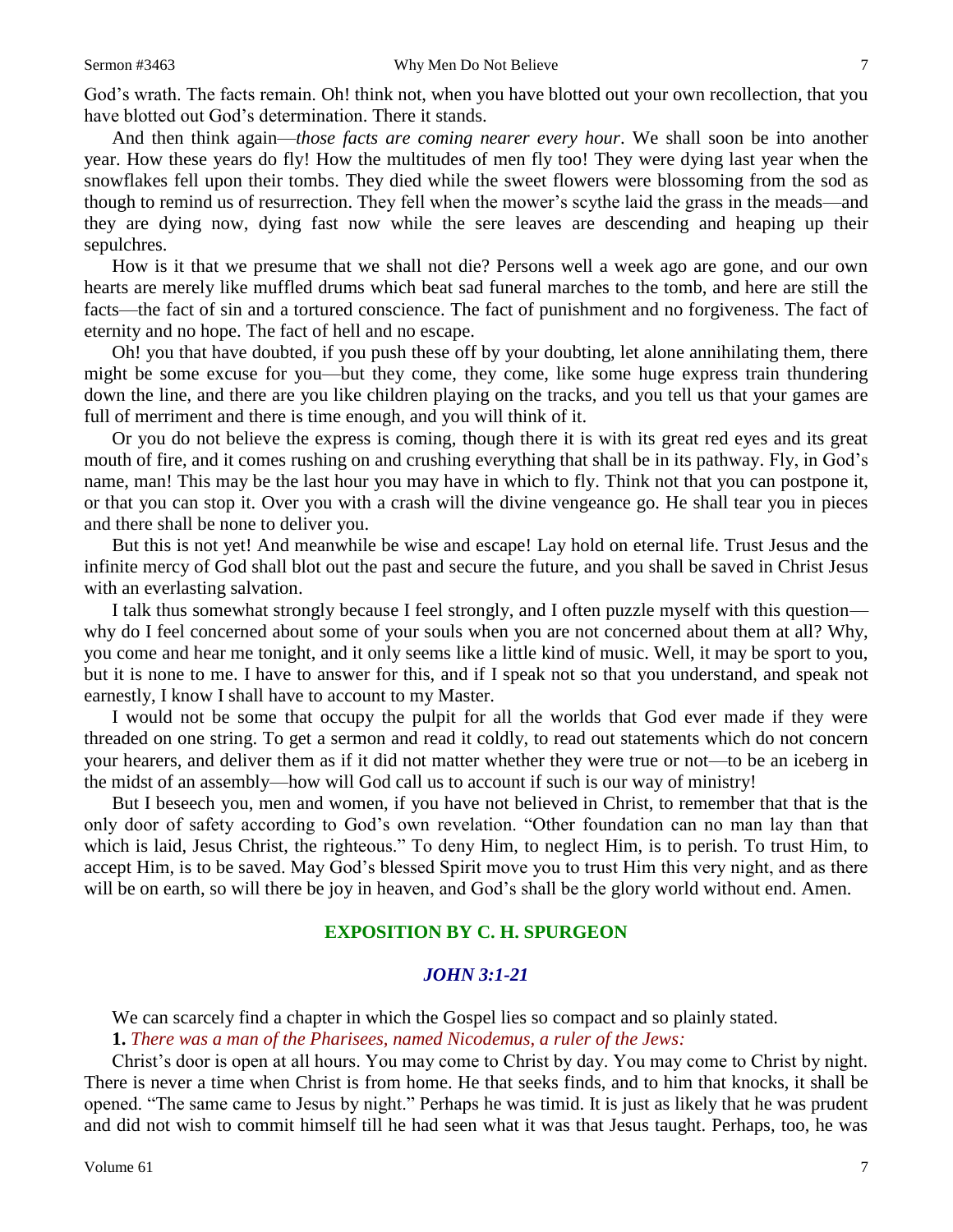busy and had no time except at night. Better come at night than not come at all. "The same came to Jesus by night."

**2.** *The same came to Jesus by night, and said unto him, Rabbi, we know that thou art a teacher come from God: for no man can do these miracles that thou does, except God be with him.* 

The miracles were accepted as a proof of Christ's mission, and if they do not seem to be such a proof to us at this distance, they were a most marvelous and necessary proof at the first. Perhaps they have ceased because, that first work being done, the testimony can now stand upon its own strength, and men reading it may judge it to be of God if they will. But to Nicodemus it was quite clear that Christ could not have worked His miracles, except God were with Him.

**3.** *Jesus answered and said unto him, Verily, verily, I say unto thee, Except a man be born again, he cannot see the kingdom of God.* 

Here is a greater miracle than I have wrought in the outside world. Here is a spiritual miracle. This is what you must receive as well as others. You cannot even understand My kingdom, and know what it means—you cannot see it, except you are born again.

**4.** *Nicodemus said unto him, How can a man be born when he is old? can he enter the second time into his mother's womb, and be born?* 

Thus do men interpret Christ's figures literally, and this has been the basis of much mischief and false doctrines. When He is using metaphors to make the thing plain, they straightway use the metaphor rather as a cloak to hide the meaning than as a glass through which to see it. This is the reason why the doctrine of transubstantiation has come up. Because our Savior said, "This is my body," men have not been able to understand that He meant, "This represents my body. This is a figure." Truly "the letter killeth." It is the inner spirit that gives life.

**5.** *Jesus answered, Verily, verily, I say unto thee, Except a man be born of water and of the Spirit, he cannot enter into the kingdom of God.* 

He cannot be Christ's professed disciple except he receive the Spirit and except he be baptized—if the water here relates to baptism at all, which we judge it does not. He must be renewed, and washed, and purified. That must be the water—and he must have the Holy Ghost dwelling in him, or else, as he cannot see, so he cannot enter into the kingdom of God.

**6.** *That which is born of the flesh is flesh: and that which is born of the Spirit is spirit.* 

A man may have the best parents that ever lived, but all that is born of the flesh is flesh, at the very best. Your father may be a saint and your mother a saint, but you are born in sin, for that which is born of the flesh is flesh, and unless you be born of the Spirit, you cannot understand or see spiritual things and you cannot enter into the spiritual kingdom, for you have no spiritual capacity.

"The carnal mind discerneth not the things that are of God, for they are spiritual, and must be spiritually discerned." Therefore we must be born-again so as to receive that Spirit by which spiritual things are discerned and entered into.

**7-8.** *Marvel not that I said unto thee, Ye must be born again. The wind bloweth where it listeth, and thou hearest the sound thereof, but canst not tell whence it cometh, and whither it goeth: so is every one that is born of the Spirit.*

There are mysteries in nature. There are mysteries in grace. Every new-born soul is a mystery. He cannot explain himself. He can scarcely understand himself.

**9-10.** *Nicodemus answered, and said unto him, How can these things be? Jesus answered and said unto him, Art thou a master of Israel, and knowest not these things?* 

These simple things—these elementary principles—these rudiments of the school book of believers.

**11.** *Verily, verily, I say unto thee, We speak that we do know, and testify that we have seen: and ye receive not our witness.* 

This was an additional hint to Nicodemus of the unbelief that still lingered in him. "Ye receive not our witness."

**12.** *If I have told you earthly things,*